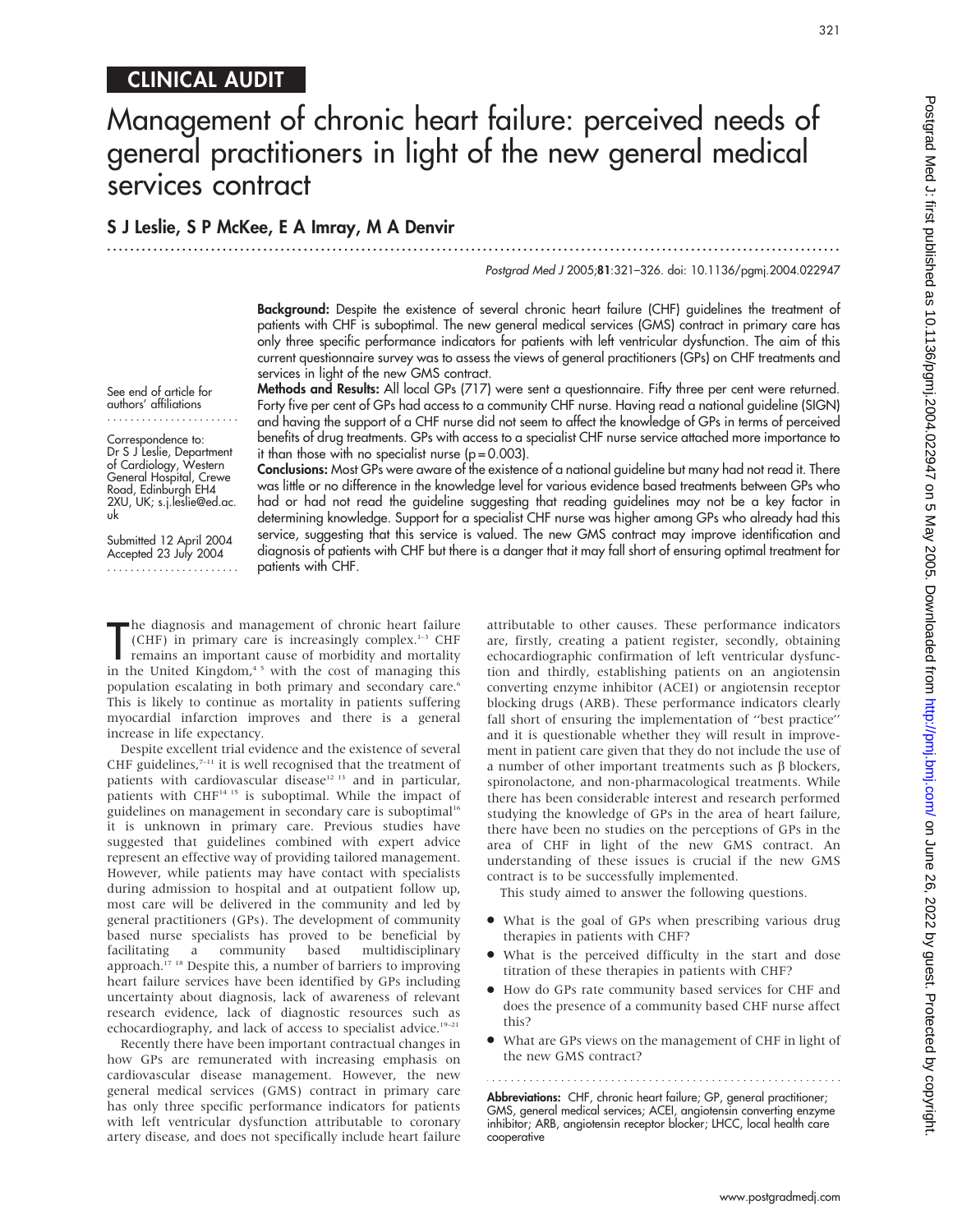### Representative selection of comments from survey regarding heart failure management

# Comments about chronic heart failure management

- Feeling I have confidently excluded COPD is a problem
- $\bullet$  In many patients starting  $\beta$  blockers is a problem
- Drug compliance a problem because of multiple therapies
- Not easy in extreme old age
- Main problem is confirming diagnosis
- The diagnosis is a very confusing one from my point of view it is often part of multiple pathology.
- We know what to do!
- Not many of my patients have heart failure alone.
- Even reading questionnaire makes me feel I need an up-date

### Comments about new GMS contract

- Contract only applies to LVD associated with CHD? Should apply to all causes
- No resources-that is, staff for contract requirements.
- Yet again political interference in medical matters.
- Paper exercise for absolutely no great benefit to patients.
- Recording who has had an echo is hard because we have not prospectively done this.
- Secondary care will be limiting factor for achieving targets
- GP will be financially penalised? Government's objective all along
- So many competing priorities and so few practice staff to assist.
- Provision of staff trained to produce data base and audit would be cost effective help

### Comments about the local services

- We need time and resources here not more advice!
- Nurses have been a big improvement but we need access to echo
- $\bullet$  Big disparity between ideal practice and real worldlong waiting for cardioreview and echos
- In my practice/local service very good
- It is the resources and workload for doing these thing which will be the issue
- Clearly a pressing need for more readily available echo facilities
- Difficult to offer structured exercise/rehab therapy because of lack of resources
- Best managed in the community
- We would welcome palliative care input
- Catch up with diabetes—What services?
- Need good secondary care as CHF treatment is becoming increasingly complicated
- Further IT support and staff support as necessary to do the above
- I feel that open access echo might save a lot of hospital consulting time
- Open access echo would be excellent (we know that we're wrong 50% of the time)
- Quick/easy access to BNP+echo most important
- N Open access clinics are a good idea for recent diagnosis or difficult cases
- The appointment of community based heart failure nurse specialist would be an important step forward
- Seems a very disjointed service
- The heart failure nurse has been an asset to our practice
- There seems to be very little coordination between primary+secondary care currently
- We are happy to manage CHF patients in primary care but we need open access echo.
- Vital ingredient for a heart failure clinic must be speedy access
- N Unclear as to access to echo and appropriateness of starting bb in community
- Secondary care does not deliver
- We need help and resources to provide holistic care

# METHODS

### **Participants**

All GPs (717) in the Lothian health board area were sent a postal questionnaire. The general practices (131) in this area are arranged in eight local health care cooperatives (LHCCs) each containing about 16 practices. At the time of this survey only four of the eight LHCCs had the services of a specialist heart failure nurse.

### **Questionnaire**

A questionnaire was designed to investigate issues related to the diagnosis and management of patients with CHF. Specific questions were asked regarding the impact of national guidelines and perceived needs for improvement in local services for CHF patients. In addition, GPs were asked for their comments on any aspect of CHF management (box). The questionnaire design was discussed, reviewed, and approved by members of the local multidisciplinary heart failure steering group that included GPs, hospital doctors, pharmacists, and nurses from primary and secondary care. Questionnaires were then sent by post to all GPs in the study area over a one week period. Questionnaires were re-sent three weeks later. A prize draw for a magnum of champagne was offered as an incentive for returning the questionnaire.

### Data handling and statistics

Data were entered onto a spreadsheet (Excel Microsoft, CA, USA) and analysed for differences between groups. Data are expressed as percentages (absolute numbers) unless otherwise indicated. Differences were assessed using  $\chi^2$  test (Excel Microsoft, CA, USA) and a p value of  $< 0.05$  considered significant.

# RESULTS

### Demographics

Fifty three per cent (379) of the questionnaires were returned; 83% (315) were GP principals, 4% (14) assistants, 6% (21) retainers, 4% (15) registrars, and 2% (8) locums. Two per cent (6) of GPs did not report their position. Most respondents (56% (211)) were full time and 40% (150) part time. 45% (170) of GPs had access to a community heart failure nurse while 47% (180) had no community heart failure nurse.

### Knowledge and perceived impact of national guidelines

GPs were asked about their experiences of a national guideline (SIGN 35). Eighty nine per cent (339) of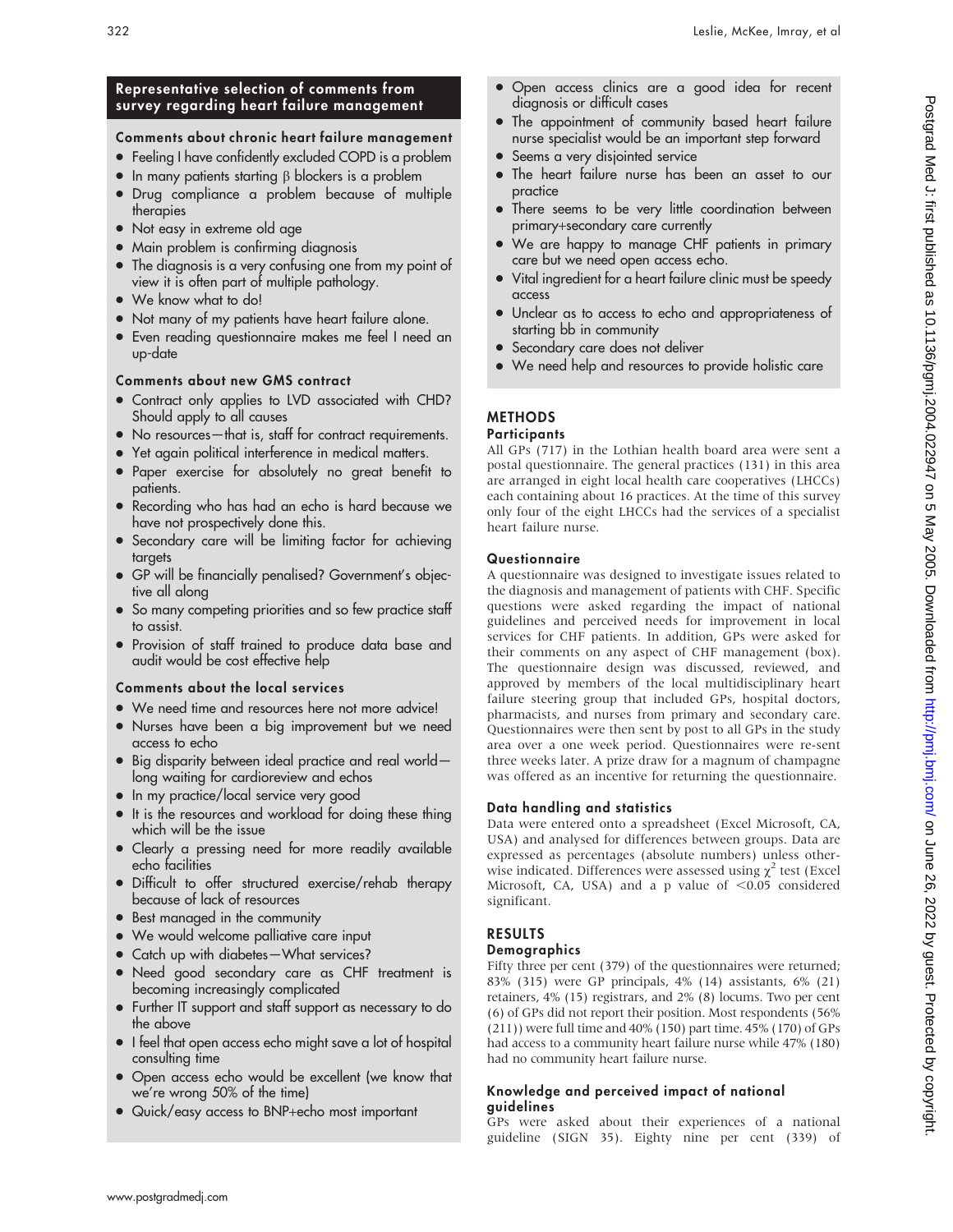

respondents were aware of its existence and 59% (225) had read it. Forty nine per cent (168) of GPs reported that the guidelines had influenced their management of CHF patients. Thirteen per cent (45) of GPs felt that the guideline had not influenced their CHF management while 14% (47) were unsure.

#### Diagnosis of CHF and use of hospital based services

Eighty nine per cent (339) of respondents performed an ECG on all new suspected cases of heart failure. Only 27% (103) referred all new patients with suspected heart failure to a cardiologist. The reason given by GPs for referral was often to gain echocardiographic confirmation of the diagnosis rather than for treatment advice; ''we are happy to manage CHF patients in primary care but we need open access echo''. Many GPs commented that referral would depend on the age and comorbidity of each patient. For example, ''would not perform an electrocardiogram (ECG) or refer to a cardiologist if too frail or immobile''. Many GPs reported that they felt comfortable treating older patients with significant comorbidity on the basis of a clinical diagnosis of CHF.

#### Pharmacological treatment and complications of CHF

GPs were asked what they perceived to be the primary reason for prescribing specific drugs for CHF patients; for relief of symptoms, to improve life expectancy, or both (fig 1). Most respondents (92%) prescribed ACEI expecting both symptomatic and mortality benefits but fewer recognised that  $\beta$ blockers (35%) and spironolactone (22%) had similar benefits. Eighty five per cent recognised that loop diuretics were used primarily for symptomatic benefit but 55% thought that spironolactone was also useful for symptomatic relief only. Overall, only 25% recognised that spironolactone had morbidity and mortality benefits. There were no significant differences in perceived benefits of drug therapies between GPs who had or had not read the national guideline and those who did or did not have the support of a specialist heart failure nurse. Figure 2 shows perceived difficulties with patient compliance or tolerance of specific drug therapies. Twenty eight per cent (106) of GPs reported that they started  $\beta$  blocker therapy in their CHF patients. This proportion was higher in those GPs with a CHF nurse compared with those without this support (31  $\nu$  24%, p <0.05). In GPs who start  $\beta$ blockers, 46% (49) reported that up-titration was problematic.

#### Local heart failure services

GPs were asked to rate the importance of a range of local services on a scale of 1 (not important) to 5 (critically important). GPs attached most importance to open access echocardiography and least to a heart failure lay volunteer support service; a service that is currently being developed in our area as a new initiative with a local charity organisation. Interestingly, GPs with access to a specialist heart failure nurse attached more importance to this service than those with no specialist nurse (average score: 3.0 (SEM 1.5) compared with 2.5 (SEM 1.6),  $p = 0.003$ ). Other services, including hospital and community based heart failure clinics were ascribed a similar level of intermediate importance (fig 3).

#### New GP contract performance indicators

Most GPs (81% (238)) thought that it would be easy to create a register (performance indicator 1) and 79% (223) thought that it would be easy to determine and record which patients were receiving an angiotensin converting enzyme inhibitor or angiotensin receptor blocker (performance indicator 3). However, only 46% (124) thought it would be easy to meet the target for echocardiography to confirm left ventricular dysfunction (performance indicator 2).

#### Written comments from general practitioners

GP's were asked to provide written comments on their views regarding management of CHF patients and current provision of services within their region. In general, the comments reflected frustration with the provision of local diagnostic services. In particular, many GPs wished for more access to echocardiography to help with diagnosis although some GPs also wished access to plasma BNP (brain natriuretic peptide) assay; ''main problem is confirming diagnosis'', ''open access echo would be excellent (we know that we are clinically wrong 50% of the time)''. There was concern that there was not good access to investigation for all patients; ''many of my patients with heart failure have other problems so access to echo, clinic etc. can be difficult'', ''many patients are old and don't get out much, they find investigations disruptive and unpleasant''.

Furthermore, there was general concern that the new GMS contract entailed more work for little benefit in terms of improvement in patient care; ''a paper exercise for absolutely no great benefit to patients''. With regard to guidelines one GP commented ''Can't read them all! Do you know there are 71 SIGN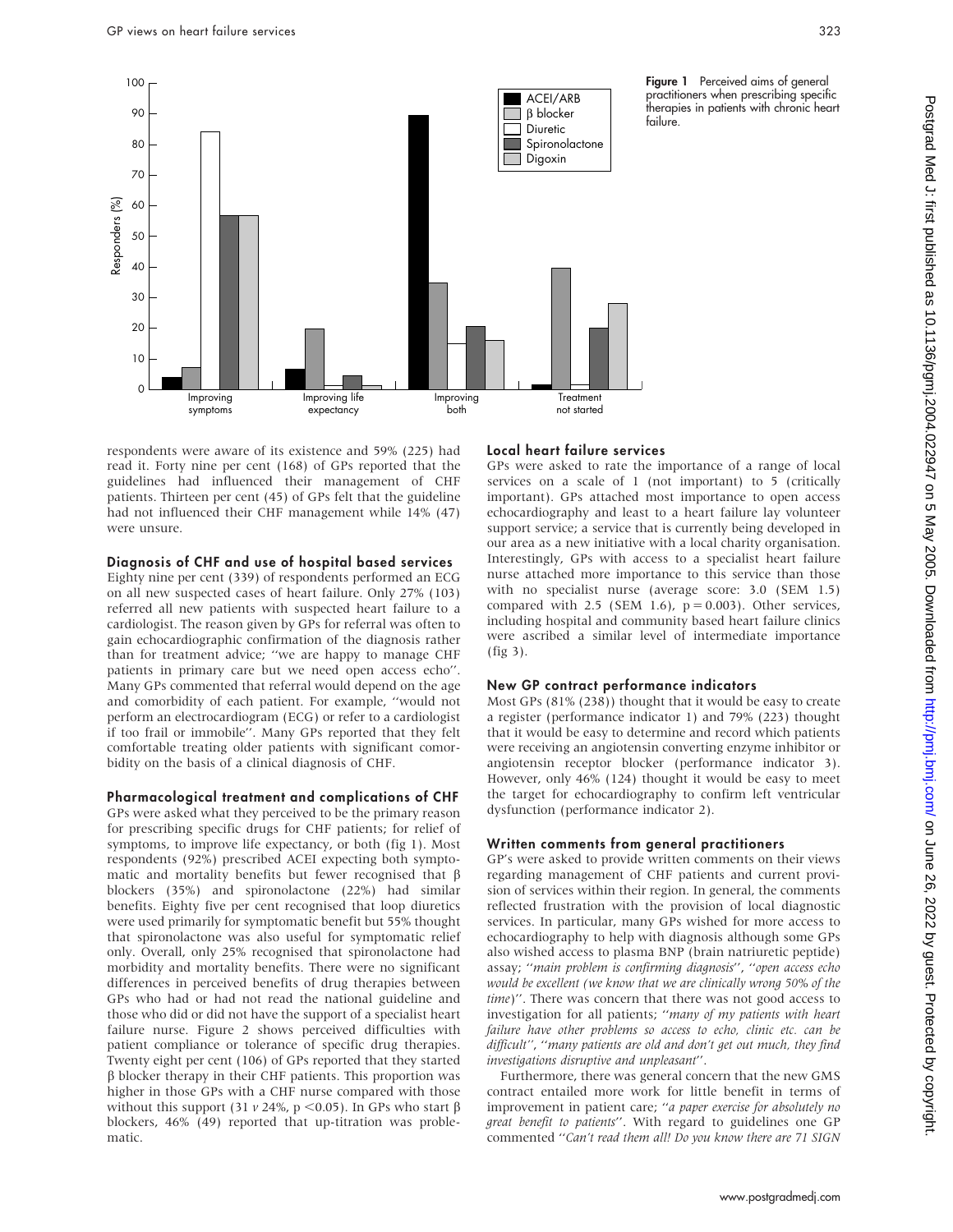

Figure 2 Perceptions of general practitioners with regard to patient compliance or intolerance of specific drug therapies in patients with chronic heart failure.

guidelines!''. Many GPs did not feel that additional guidelines were helpful; "we know what to do", "it is the resources and work load for doing these things which will be the issue'', ''we need time and resources here not more advice''.

A representative selection of the GP comments are reported as written by GPs in the box under three subheadings.

#### **DISCUSSION**

The management of CHF is increasingly recognised as requiring a multidisciplinary approach across organisational boundaries. Although secondary care services may be necessary for diagnosis and management of acute exacerbations, most CHF management is provided in primary care. It is recognised that the treatment of CHF is suboptimal.<sup>14</sup> <sup>15</sup> The reasons for this are multifactorial, but several barriers to the implementation of evidence based practice in primary care have been identified including uncertainty about diagnosis, lack of awareness of relevant research evidence, lack of diagnostic resources such as echocardiography, and limited access to specialist advice.<sup>19-21</sup>

In this survey, most GPs were aware of the existence of a national guideline but a large proportion had not actually read it. Time constraints dictate that GPs will be unable to read all published guidelines and because patients with CHF may constitute a small proportion of the total workload, CHF guidelines may consequently not be a priority with individual GPs. There was little or no difference in the knowledge level for various evidence based therapies between those who had or had not read the guideline suggesting that reading guidelines alone may not be a key factor in determining knowledge of disease management.

#### Reason for implementing specific CHF therapies

Eighty nine per cent of GPs prescribed ACEI for mortality and morbidity benefits reflecting the large body of evidence and widely adopted use of this class of drug for CHF over the past 10 years.22 23 However, the knowledge level of respondents in our survey for use of  $\beta$  blockers was lower with a large proportion (63%) of GPs failing to recognise the combined morbidity and mortality benefits of  $\beta$  blocking drugs.<sup>24–26</sup> In addition, 38% of GPs stated that they did not prescribe these drugs and almost two thirds stated that they had experienced significant problems with compliance and intolerance. Until recently the initiation of  $\beta$  blockers in CHF patients was predominately undertaken in a secondary care environment in keeping with recommended guidelines,<sup>8</sup> but clearly there is a growing confidence for their use in primary care. If CHF patients are to benefit fully from  $\beta$  blockers there is a clear need to provide greater support to primary care teams in the initiation and up-titration. This may take the form of



Figure 3 Level of importance attached to selected community services by general practitioners (data expressed as mean (SEM) score;  $p$ <0.05).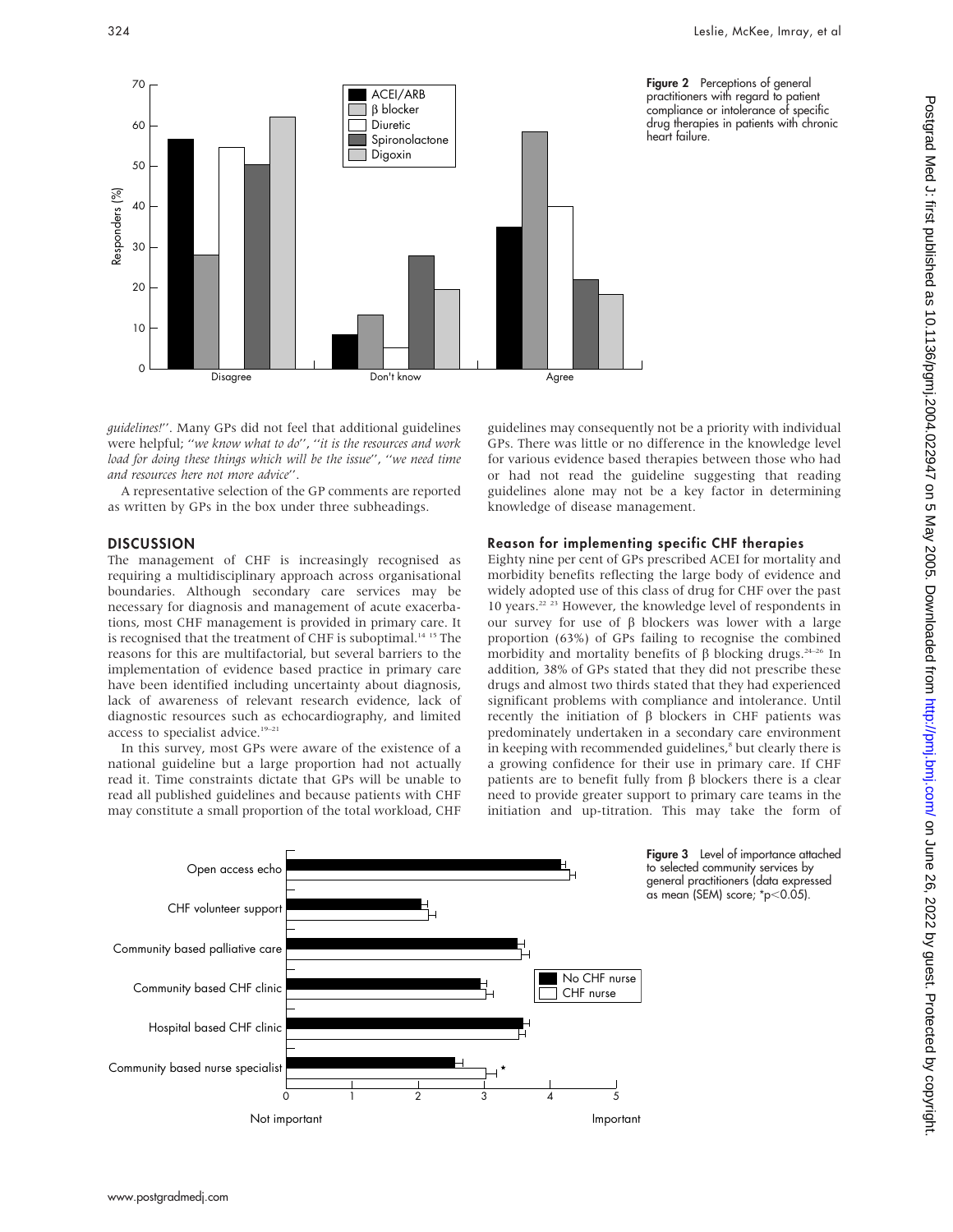specialist clinics, training of primary care staff, or integrated specialist nurse involvement across the primary-secondary care interface. The low use of  $\beta$  blockers in a recent audit in our area suggests that such initiatives are clearly needed.<sup>16</sup> Most GPs (83%) prescribed loop diuretics for symptom relief while 55% believed that use of spironolactone in CHF was intended to improve symptoms. Only 25% of respondents recognised the mortality and morbidity benefits of spironolactone. These findings highlight the challenges in translating recent trial evidence into knowledge and suggest that better information and clinical support may further improve the delivery of evidence into practice. As suggested above, the production of clinical guidelines may not translate into improved clinical practice and alternative methods for increasing understanding and knowledge should be used. This is of particular importance with regard to spironolactone, which adds to the complexity of management for the CHF patient, with regular blood chemistry checks and the risk of deteriorating renal function and hyperkalaemia, for very little perceived benefit by the patient and their GP. This adverse trade off of perceived benefit compared with gain may be one of the reasons why spironolactone remains underused in both primary and secondary care.<sup>16</sup>

#### The GMS contract

Most GPs who responded, reported that creating a register and determining how many patients were prescribed an ACEI or ARB would be comparatively easy. Fewer GPs thought that echocardiographic confirmation in all new cases would be easy. In addition, the new GMS contract seems to exclude patients with CHF that have a cause other than coronary disease (for example, dilated cardiomyopathy, hypertension, alcohol). It has been suggested that these limited performance indicators represent a missed opportunity and fall a long way short of ensuring optimal management of patients with CHF with no provision for the use of  $\beta$  blockers, spironolactone, or other non-pharmacological treatments. Indeed, the omission of these treatments in the new contract may actually be an active disincentive to their use in primary care. However, many patients with left ventricular systolic dysfunction will have comorbidities such as hypertension, hypercholesterolaemia, angina, and diabetes, which are individually covered by other parts of the new contract. This difficulty reflects the disease or condition specific way in which the contract has been designed. For example, a patient with coronary heart disease and a previous myocardial infarction resulting in significant left ventricular dysfunction may appear in the CHD register and should also be included in the heart failure register. In this situation the patient should be started and slowly uptitrated onto a heart failure specific  $\beta$  blocker, such as bisoprolol or carvedilol. This may not be done if the GP approaches the patient's treatment from the CHD perspective. Similarly drugs such as spironolactone and other non-pharmacological advice may not be offered to the patient.

#### Access to services

Additional support by secondary care and community based services will be required if GPs are to reach the targets of the new GMS contract. This point was made by many of the GPs. There are significant numbers of patients, especially the very elderly or those with significant comorbidity in whom GPs felt it may not be appropriate to send to hospital for assessment, these patients are currently under-investigated. The lack of community based cardiac assessment by ECG or echocardiography was identified as a problem and impediment to the delivery of care as set out by the new contract. Despite the lack of investigation in some patients, GPs were, in general, comfortable with treating these patients in primary care based on a clinical diagnosis although felt ''forced back onto clinical skills and competence''. However, it is well known and acknowledged by GPs that a clinical assessment and diagnosis is unreliable; one GP commented "we know that we are wrong 50% of the time". This is especially the case in patients who are older with associated comorbidities where breathlessness and ankle swelling can be related to a combination of factors including chronic lung disease, chronic venous insufficiency, obesity, and immobility caused by osteoarthritis. Uncertainty about diagnosis may increase the reluctance of GPs to prescribe multiple therapies, especially in elderly patients. Services such as community based echocardiography or BNP testing may benefit patients by avoiding the unnecessary use of drugs in breathless patients without left ventricular systolic dysfunction. Economic studies comparing ECG, echocardiography, and BNP testing in patients with breathlessness are currently underway in the UK and should provide useful evidence as to which method is most cost effective in the primary care setting.

#### Specialist CHF nurse

When GPs were asked which services they thought important for their patients with CHF, there was highest support for an open access echocardiography service, and specific hospital based heart failure clinic. Interestingly, there was greater support for the specialist heart failure nurse from GPs who had access to one, despite no difference in support for other services. This suggests that despite an overall comparatively low priority for these nurses, once in place their contribution is valued. The expansion in numbers of specialist heart failure nurses in the UK has been driven by emerging evidence that, combined with integrated models of care between secondary and primary care, they provide substantial improvements in quality of care with related cost savings of around £16 900 per 100 patients treated.<sup>27</sup> <sup>28</sup> It seems obvious that GPs should welcome such developments to help them achieve the new GMS targets for heart failure.

#### Limitations

This survey has limitations. The response rate was 53% and therefore the findings may not represent the views of a large number of GPs in our area. However, the response rate was fairly high for such a complex questionnaire and does represent the majority. It is possible that the responders were not representative of all the GPs and could represent a cohort with greater knowledge who found it easier to complete the questionnaire. Furthermore, while it is recognised that there may be a dissonance between what practitioners say and what they do, the questionnaire encouraged GPs to provide written comments which may be more representative of the ''truth''. It is also possible that the questions asked did not address all the relevant issues although the content and nature of the questions was prepared and reviewed by a muiltidisciplinary heart failure steering group.

#### Conclusions

Although many GPs see few patients with CHF, the number is likely to increase because of an aging population and falling mortality after myocardial infarction. This survey has highlighted the need for provision of information and clinical support for GPs as part of a multidisciplinary clinical network. However, there were many concerns raised by GPs about the level of support provided by secondary care, especially in relation to the provision of echocardiography and the impact this would have on the new GMS contract ''performance indicators''. Support for specialist heart failure nurses was higher among GPs who already had this service.